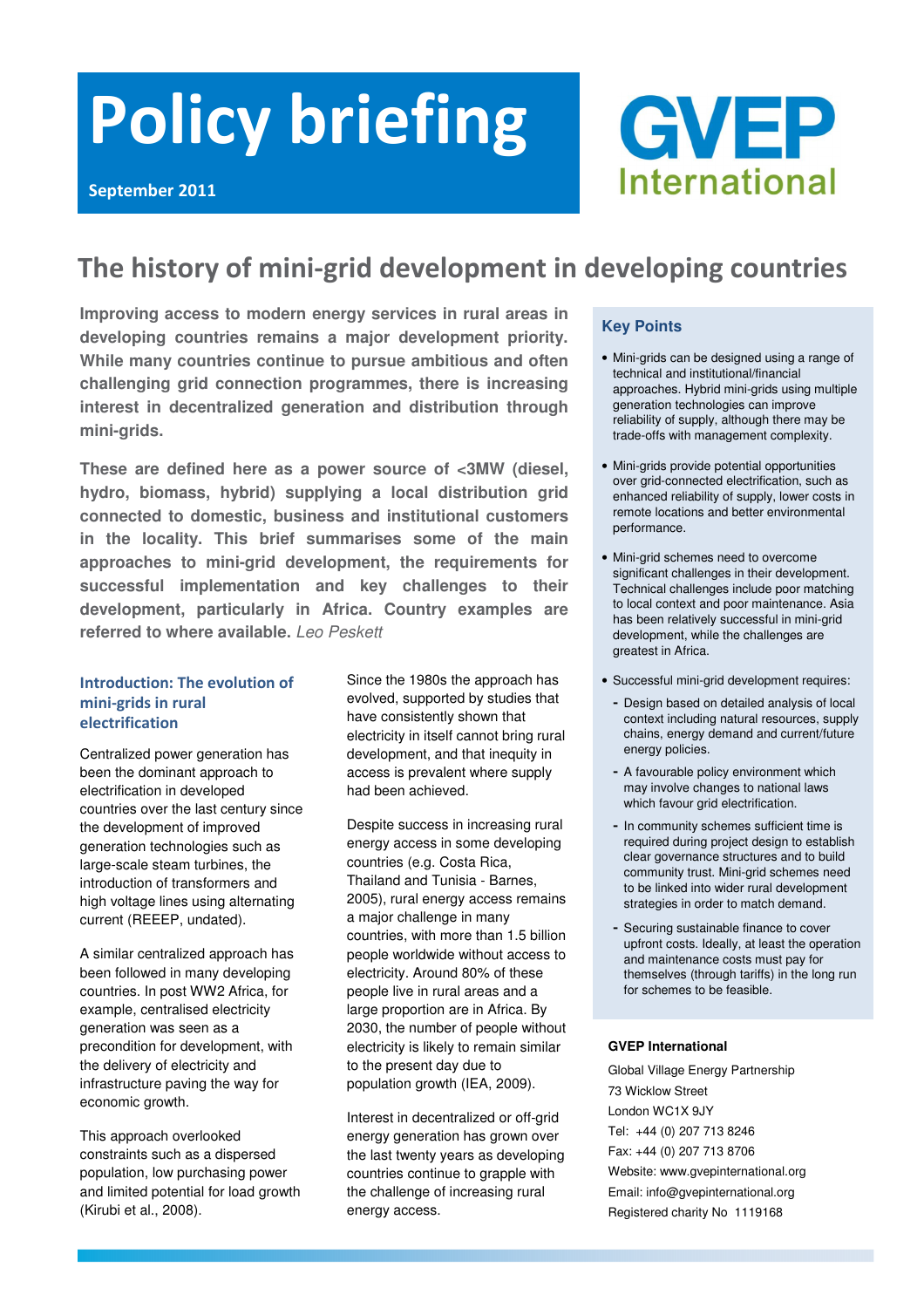Support to off-grid electrification by the World Bank, for example, has grown from only two projects prior to 1995, to 31 since then (IEG, 2008). Mini-grid generation technologies have become cheaper (including dramatic cost reductions for some renewable technologies) and have increased in reliability, resulting in lower capital, operation, and management costs. In some areas this has made them more cost effective than on-grid, or completely off-grid technologies (IEG, 2008). A shift in donor and government policies towards a 'pro-poor' and environmentally friendly focus, has also helped to increase interest.

Over the same period advances have been made in the way that mini-grid development has been approached. The original technocratic focus has changed towards one more focussed on "end users their needs and involvement, capacity building, markets, policies, financing, and allocation of responsibilities. This new approach does not lead to any master plan, but helps formulate solutions adapted to local conditions and national frameworks."(USAID/ARE, 2011). Many studies find this to be a key factor of success in schemes, as outlined in later sections of this paper.

## Approaches to mini-grid development

A large range of approaches to mini-grid development exist today. These can be classified in terms of the technologies involved and the institutional and financial arrangements. Mini-grids can include single generation technologies, such as diesel, solar photovoltaic, wind, hydropower or biomass power generation, or a hybrid system that includes two or more technologies. Hybrid systems have generated most interest because they mix 'dispatchable' power sources (e.g. diesel generation which can be delivered on demand) with 'non-dispatchable' power sources, so increasing reliability and load matching.

Institutional and financial structures for minigrids are more diverse. Mini-grids may be owned and managed by the state, private sector or communities. Often a combination of different actors is involved, owning or managing different parts of the system, such as the production, distribution and demand management systems. Different financial models may also be applied in order to cover upfront capital costs and the ongoing operation and maintenance costs.

Four approaches can be distinguished based on the institutions and financing systems (World Bank, 2008a; USAID/ARE, 2011):

- **Community based model**. In this case, the community becomes the owner and operator of the system and provides maintenance, tariff collection, and management services. For example, in Sri Lanka, the Off-grid Services Delivery Project has micro-hydro systems, which are owned and operated by community-based cooperative societies, while the government keeps some control over technical specifications and safety in its role as a provider of subsidies (USAID/ARE, 2011). Community based systems tend to be more common in developing countries where the private sector or utilities remain limited.
- **Private sector operator:** In private sector led systems, a private actor establishes the mini-grid system, although there may be many different forms depending on whether the ownership of the mini-grid is retained or transferred to another actor, the types of contracts (e.g. with a utility or with end users), and the types of subsidies used. Box 2 provides examples of private sector models used in developing countries.
- **Utility-based approach**: In this approach, a utility company is responsible for all or part of the electricity system. The company may be a national public institution, investor owned or a cooperative. The utility-based approach is the most common for rural electrification in developing countries.
- **Hybrid business model**: This approach combines different aspects of the approaches above in order to maximise effectiveness and efficiency. Hybrid business models are very diverse and may involve different entities owning and operating different parts of the system. For example, a utility or a private company could implement and own a renewable energy mini-grid power system, while a community-based organization manages it on a daily basis and a private company provides the technical back-up and management advice.

## Opportunities and challenges of mini-grid implementation in developing countries

Mini-grid approaches present a number of new opportunities for rural electrification, but experience indicates that in many contexts there are still considerable challenges to be overcome if they are to be scaled up.

Mini-grids can include single generation technologies or a hybrid system that includes two or more technologies.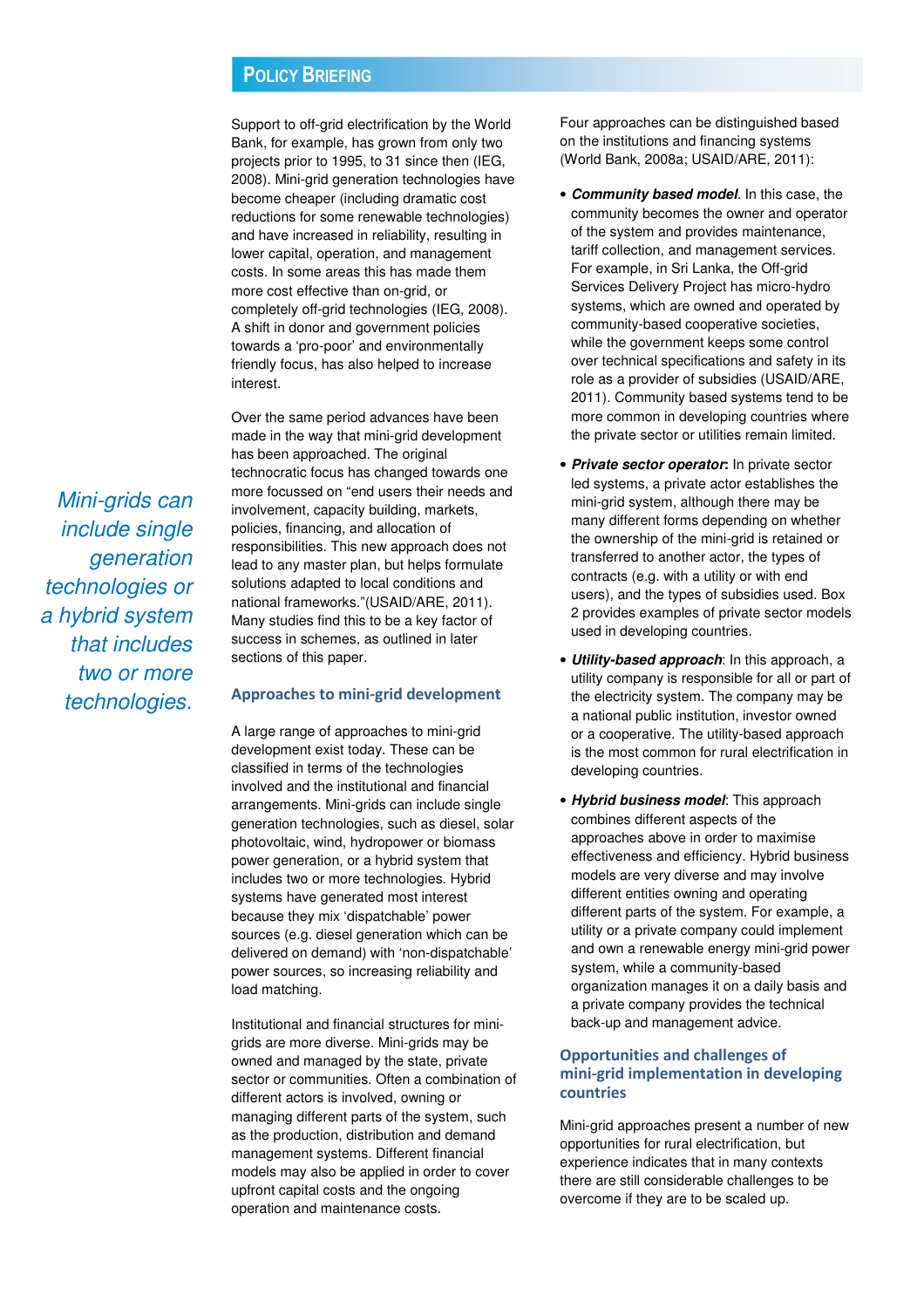## **Opportunities**

Mini-grid systems can help to increase the reliability of electricity supply. Their smaller scale and enhanced local level ownership of physical infrastructure or management systems can help to reduce problems such as power theft. These are common problems with more centralized on-grid approaches, where management is further from the customer base. Reliability of supply is generally greater from hybrid mini-grid systems, compared to single technology approaches. This is because they can ensure the availability of power when one of the generation components experiences intermittence. This can also help to lower net costs over the lifetime of projects.

Mini-grids can help to improve environmental performance in terms of energy efficiency and carbon emissions. Hybrid mini-grid systems, for example, often incorporate a 75-99% renewable supply (USAID/ARE, 2011). Of the renewable energy technologies, economic assessments indicate that biomass, biogas, geothermal, wind and micro-hydro systems costing US¢6-15/kWh are the potential least-cost generation options for mini-grids in developing countries, assuming sufficient renewable energy resources are available (ESMAP, 2007).

Biogas digesters and biomass gasifiers are particularly promising from this economic perspective, given their high capacity factors and availability in size ranges matched to mini-grid loads. Geothermal also appears economical for countries with geothermal resources, although it is mainly limited to larger grid connected systems (ESMAP 2007). These positive economic assessments do not generally reflect the implementation challenges, such as finding suitable supplies of sustainable feedstocks for biomass generation or financing the large capital costs of geothermal - challenges that have limited the growth of such approaches.

Mini-grids present opportunities for countries where government grid systems are not well developed, and where there is a vibrant private sector (Box 1). They are also adaptable, in that different systems can be linked up and/or connected to grids as they expand.

## Box 1: Mini-grid development in Somaliland and Puntland

In Somaliland and Puntland, private sector players supply more than 90% of power in urban and peri-urban areas using local private mini-grids. They have invested in diesel-based systems of between 500 kVA to 5000 kVA installed capacity per enterprise. These enterprises are normally zoned with each operator building, owning and operating the generation, transmission, distribution, maintenance and collecting tariffs.

Through the private sector led mini grids, more than 68% of urban/peri urban areas have access to electricity, though at a high cost (US\$ 1.2) per kWh. The mini grids provide a basis through which a country distribution system could be interconnected and linked to the national grid so that power can be wheeled and sold across the network.

Mini-grid systems are also becoming more economically attractive as the cost of renewable technologies decreases and fuel prices rise. Schemes still require subsidies, but these are often a smaller percentage of investments than on-grid subsidies (World Bank, 2008).

## **Challenges**

Despite the opportunities, penetration of mini-grid systems remains low in most developing countries. Their development has been greatest in Asia.

China has an estimated 60,000 schemes and Nepal, India, Vietnam, and Sri Lanka, each have 100–1000 mini-grids (Martinot et al.,  $2002<sup>1</sup>$ ). The majority of schemes use diesel or hydro power generation and they are government run (Palit and Chaurey, 2011).

Mini-grids can help to improve environmental performance in terms of energy efficiency and carbon emissions.

 $1$  Figures are authors' estimates based on tabulations of country-level statistics from sources cited in the text and other sources. Very few of these indicators are summarized well in a single source.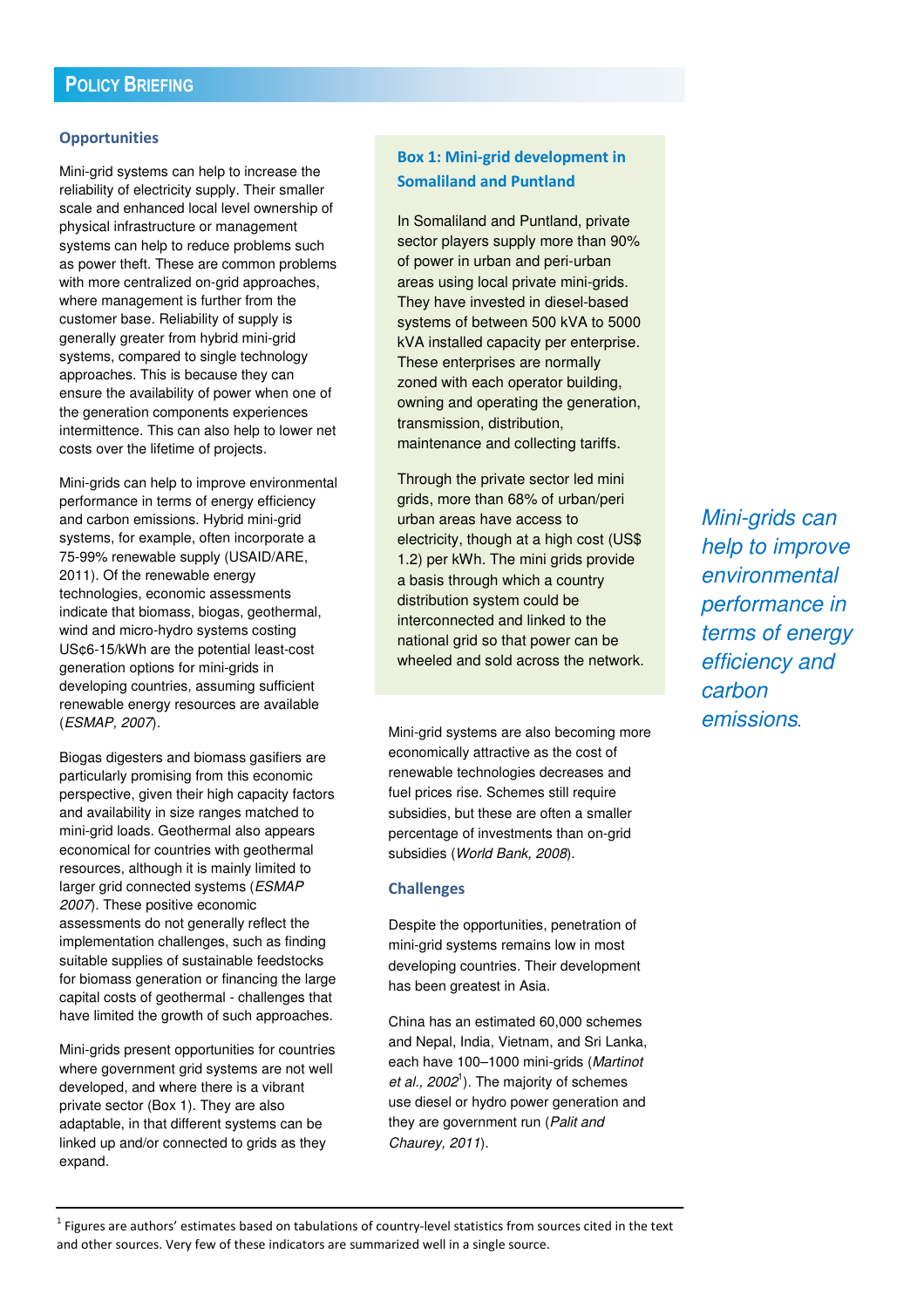Technological failures may arise in scheme implementation. Common reasons include:

- A lack of maintenance or the use of poor quality or untested technologies. Insufficient funding to sustain maintenance over the project lifetime and a lack of local skills available for maintenance have also contributed to these problems (IEG, 2008).
- Insufficient primary energy resources. For example, in bio gasification projects there are challenges in finding sustainable sources of biomass and operating effective supply chains for biomass feedstocks. Many schemes remain at the pilot stages (e.g. Zambia). Similar challenges can affect diesel powered mini-grids in remote locations where infrastructure is not adequate.
- Poor assessment (often compounded by a lack of data - ESMAP, 2000) of local physical parameters affecting power output and economics, including:
	- Population density within the location of the mini-grid, which influences load factors and the overall economics of minigrid systems.
	- Type of terrain mountainous terrain can result in higher costs for infrastructure, fuel costs (for diesel systems) and the operation of financing systems (e.g. fee collection).
	- Seasonal resource fluctuations solar insolation (normally sufficient in tropical countries); wind speed fluctuations; and river flows.
	- Future policies: For example, a 2004 study in South Africa found that mini-grids were not viable because of lack of suitable sites and an ambitious national rapid rural electrification programme (e7, 2004).
- Development of schemes without attention to developing supplementary programmes dealing with issues such as access to markets, SME development and working with local financing institutions, has contributed to a lack of demand and an inability to sustain schemes.

Building sustainable financing structures can be challenging, despite a growing understanding of financial barriers in project development and an increasing number of financial tools. While they may be more economically attractive than grid connection in remote areas, mini-grid systems can have high upfront costs.

This is particularly the case for certain renewable generation technologies, compared to more conventional options such as diesel.

It is well recognised that financing schemes need to be designed to pay for themselves in order to be sustainable by establishing realistic tariffs for consumers, despite the potential equity implications. In practice, these have been difficult to get right and have been subject to high risks. For example, consumers may fail to understand or respect the financing agreements that have been established, which may be exacerbated by inappropriate implementation of the fee-for service business model (Gboney, 2009).

Mini-grids in many countries have been publically financed through grants or subsidies in order to cover upfront capital costs and sometimes ongoing costs, but these can prevent the development of sustainable local electricity markets if they are not carefully designed (ESMAP, 2000; Barnes and Foley, 2004). Another approach has been through supporting micro-finance schemes. However, these are limited mainly by a lack of coordination between the energy and micro-finance sectors and high perceived investment risks within local financial institutions (Winiecki et al., 2008).

Mini-grid development can be hampered by policy and regulatory barriers. These may be linked to high level political priorities, such as policies favouring extended grid connection in urban and peri-urban areas (some schemes have simply failed because they have been superseded by connection to the national grid – Graecen, undated), corruption and/or political lobbying by more powerful energy companies, or simply a lack of understanding among policy makers.

Investment barriers have also been created by complicated or out of date energy regulations, such as those relating to the process of tariff setting. For example, KfW has been using a negative concession system to identify providers (i.e. lowest price for a preset number of connections) in countries such as Senegal and Mali and to increase efficiencies in delivery. In practice, however, this has led to very long and complex procedures with high transaction costs that are unattractive to investors (USAID/ARE, 2011).

Mini-grid development can be hampered by policy and regulatory barriers.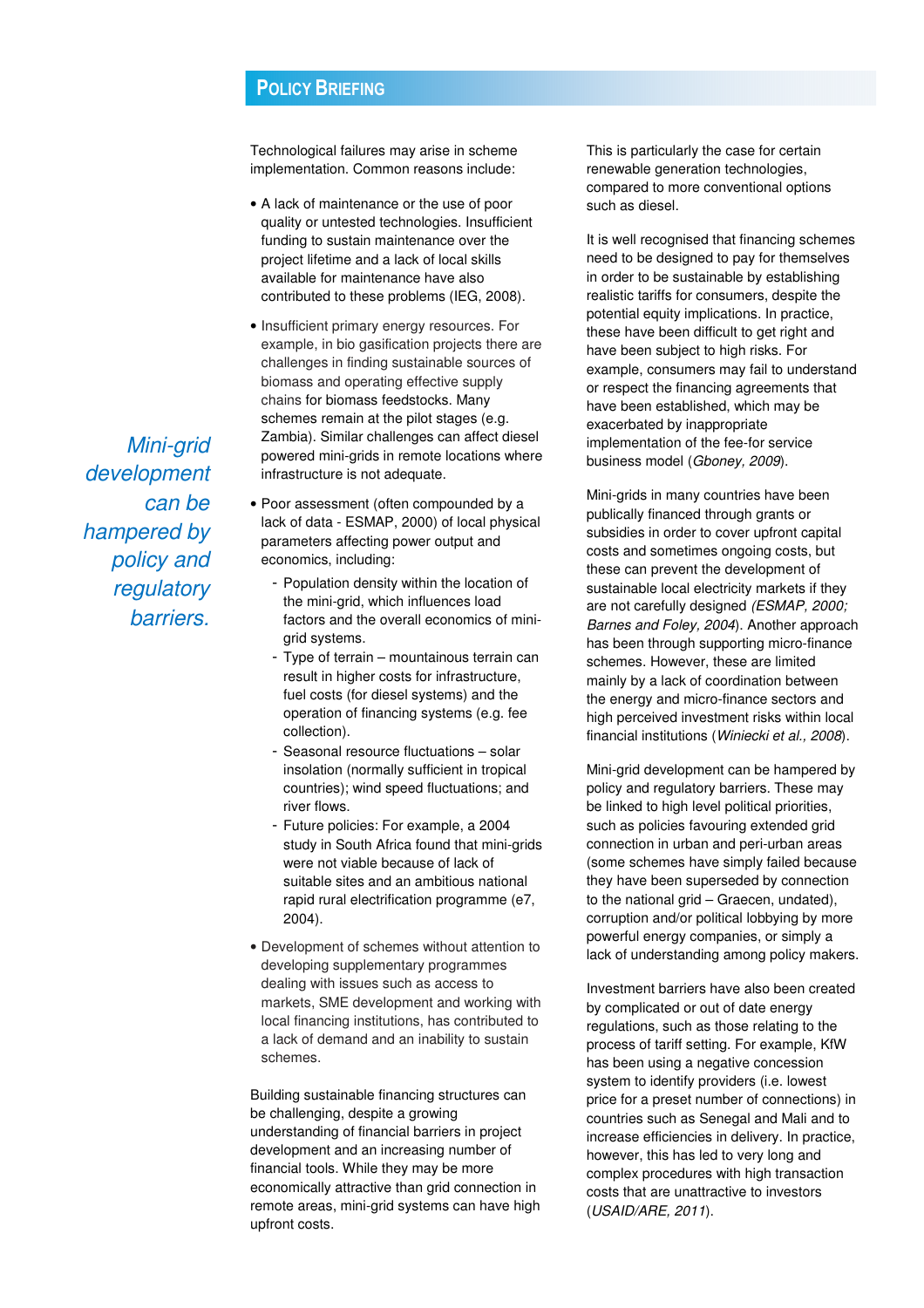The development and operation of mini-grids requires expertise in assessing local conditions, installing generation equipment and grid systems, the maintenance of these systems and financial management. These requirements are greater in hybrid systems because they involve more diverse generation technologies and more complex management systems. A lack of local expertise may be a risk to their long-term sustainability (e.g. TramaTechnoAmbiental case study cited in USAID/ARE, 2011).

While mini-grid schemes have helped to increase access to electricity in rural areas at significant scale in some countries (e.g. Sri Lanka - World Bank, 2008), poorer members of communities may remain without access. Evidence surrounding these impacts of minigrid systems on poverty reduction is limited. However, evidence from rural electrification programmes indicates that they have often failed to improve access for poor people. Often they cannot afford to pay fees and tariff structures can also result in them paying more. For example, if minimum monthly payments are required, people may face higher costs through payments for reconnection or find it hard to make payments due to fluctuating income throughout the year (IEG, 2008).

In schemes which target poorer people, elite capture in management systems can result in inequities in supply.

These opportunities and challenges are likely to vary between the different business model approaches outlined in section 1. Table 1 below summarises some of the advantages and disadvantages.

## The potential for mini-grid development in Africa

Africa faces significant challenges in terms of scaling up mini-grid development. Many of these are due to wider systemic challenges that affect all electrification programmes. The power sector in Sub-Saharan Africa is characterized by sub-optimal development of energy resources, high costs, under-pricing, and large inefficiencies in performance linked to governance constraints and a distorted set of incentives.

Extending access to electricity is particularly challenging in low-income countries with low electrification rates (below 50%) because they do not have a critical mass of taxpayers and consumers that can make electrification financially sustainable (World Bank, 2010).

A lack of local expertise may be a risk to the long-term sustainability of a mini-grid.

Table 1: Advantages and disadvantages of different mini-grid business models. Sources: World Bank, 2008a; USAID/ARE, 2011

| <b>Model</b>   | <b>Advantages</b>                                                                                                                                                                                                             | <b>Disadvantages</b>                                                                                                                                                                                            |
|----------------|-------------------------------------------------------------------------------------------------------------------------------------------------------------------------------------------------------------------------------|-----------------------------------------------------------------------------------------------------------------------------------------------------------------------------------------------------------------|
| Community      | • Increase ownership which improves<br>maintenance<br>• Can be more efficient than bureaucratic<br>utilities                                                                                                                  | • Communities may lack technical and<br>business skills (e.g. design and<br>installation; tariff setting), leading to<br>higher costs to bring these in<br>• Governance of systems needs to be<br>well managed. |
| <b>Private</b> | • Greater efficiency<br>• May have capacity to offer better operation<br>and management services<br>• May be better able to navigate political<br>interference                                                                | • Lack upfront financial support in most<br>cases<br>• Often difficult to find enough<br>experienced companies, so often<br>schemes are run by smaller companies<br>with less capacity                          |
| <b>Utility</b> | • Responsibility lies with an experienced<br>organisation<br>• Often good links to policy so have better<br>access to legal systems<br>• Their scale means that they may have better<br>access to spare parts and maintenance | • Liberalisation means that they are<br>market driven, so may not prioritise<br>decentralised systems in rural areas<br>• Often inefficient and bankrupt<br>• Often driven by political agendas                 |
| <b>Hybrid</b>  | • Combine the advantages of the models<br>above, such as the technical expertise of a<br>utility and the financial expertise of the<br>private sector                                                                         | • Differences in the management<br>systems of each entity can increase<br>transaction costs                                                                                                                     |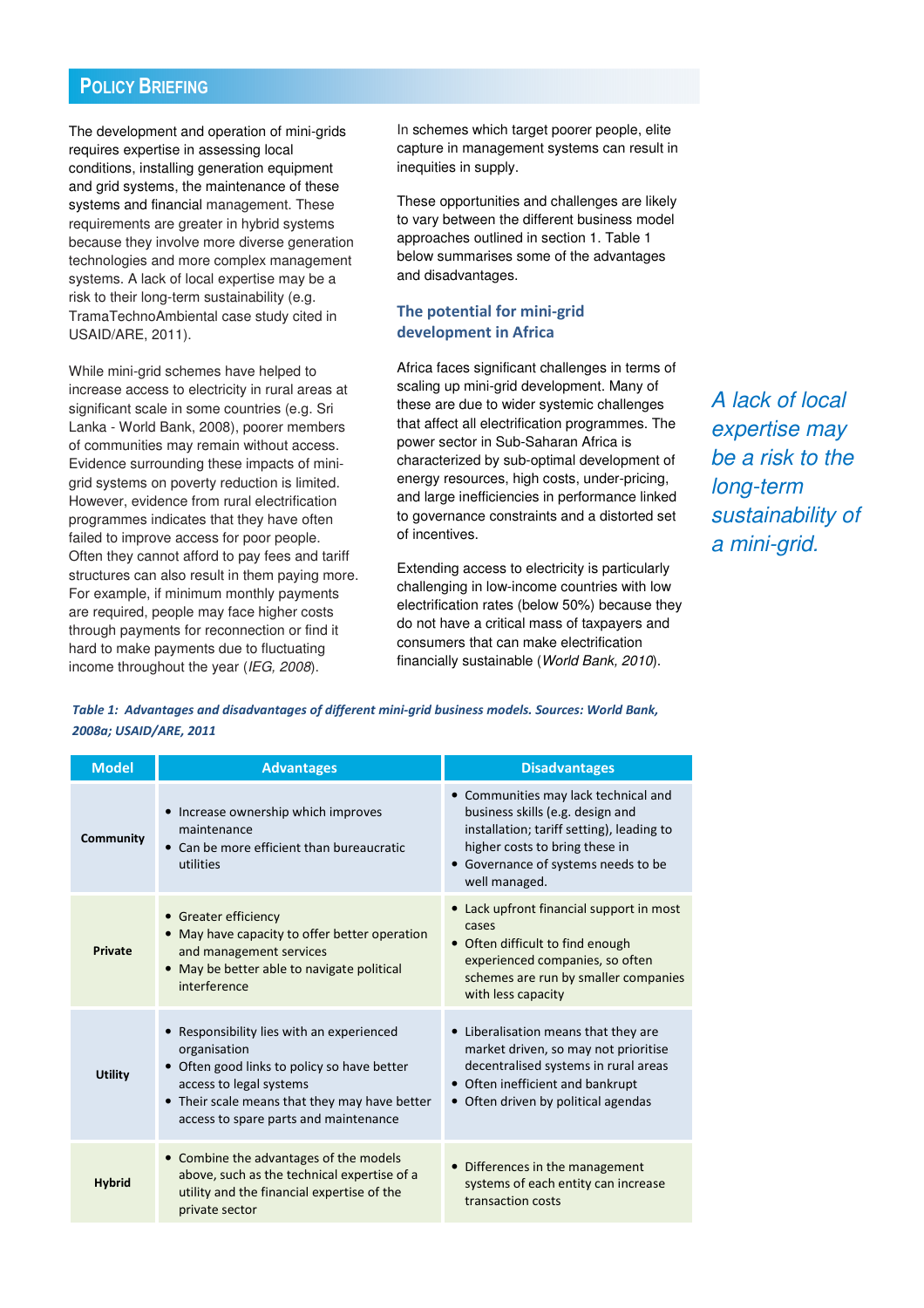The situation is made worse by poorly performing utilities and regressive pricing policies subsidizing those who can afford to pay cost-reflective tariffs (Foster and Briceño-Garmendia, 2010). As the World Bank (2010) notes "the consequence is a perverse situation, in which higher-income consumers receive benefits they do not need (through subsidized rates and/or unbilled consumption), leaving few or no resources to expand access." These economic factors apply to both grid-connected and mini-grid systems.

Some of the financing approaches that have worked on other continents and that may help to overcome the economic barriers are harder to implement in many African countries. This is due to a number of factors:

- Generally poorer economic forecasts of projects in areas of low population density and low income, making the implementation of cost-reflective pricing more difficult and reducing incentives for private investment.
- Risk averse lending institutions which may be more reluctant to get involved in financing mini-grid schemes. Only 5-8 of the 20-30 micro-finance institutions worldwide that offer specialized energy loans have a presence in Sub-Saharan Africa (UNIDO/REEEP, 2008).
- Low efficiency linked to poor performance of utilities, power theft and poorly managed community schemes. In Sub-Saharan Africa technical and nontechnical losses are, on average, very high (30 to 35 percent). This means that a greater focus is needed on enhancing the technical, commercial and financial performance of utilities and implementing a well-designed tariff system, even if this does not increase access in the early years (World Bank, 2010).
- Lack of liquidity in utility companies

These issues mean that in Africa there is likely to be a greater role for sustained and well coordinated donor finance compared to other regions.

Economic barriers are compounded by inadequate legislation in many countries. Most African countries now have rural electrification plans but many of them still favour gridconnection. Where they refer to decentralised energy systems, they often lack detail (e.g. in relation to plans for grid extension), which prevents proper planning for mini-grids. Detail on renewable power generation technologies is also lacking, which acts as a disincentive for project developers.

For example, regulations linked to hydropower in many African countries do not include clear rules on access to water and associated payments (Jonker-Kluhne, 2011).

Regulations may also affect the costs of technology – in many African countries the costs of importing technologies can be prohibitively high. For example, solar PV systems may be three times more expensive in Ghana than in Bangladesh, and small hydro twice as expensive in some African countries than in Sri Lanka because of import duties (REN 21, 2010, cited in USAID/ARE, 2011). Again, there is a risk of over generalization as some countries (Kenya and Tanzania) have exempted certain off-grid technologies from import duties in order to promote investment (World Bank, 2008b).

Levels of expertise surrounding mini-grid development and operation tend to be lower in Africa. Most of the gaps are linked to power generation and site selection, as distribution system development requires similar skills to grid-based systems. Expertise in financial management for the diverse range of approaches to mini-grid development is also lacking among developers as well as in financial institutions used to dealing with more conventional schemes. These issues have been found to be major barriers in African rural electrification schemes (Khennas and Barnett, 2000), although they may be overcome through sustained support.

## Requirements for developing successful mini-grids

The most successful mini-grid schemes have been developed where their design has carefully considered local economic, social and environmental conditions; where sustainable financial models have been developed; and where the national policy and regulatory context is sensitive to the requirements of building mini-grids. Many of these factors are very context specific (ESMAP, 2007; IEG, 2008; World Bank, 2010).

Site selection based on detailed situation analysis is important in order to ensure that mini-grids are not developed so close to grid systems that they are quickly superseded or so far that they are difficult to operate and manage under certain arrangements.

The most successful minigrid schemes developed were designed taking into account local economic, social and environmental conditions.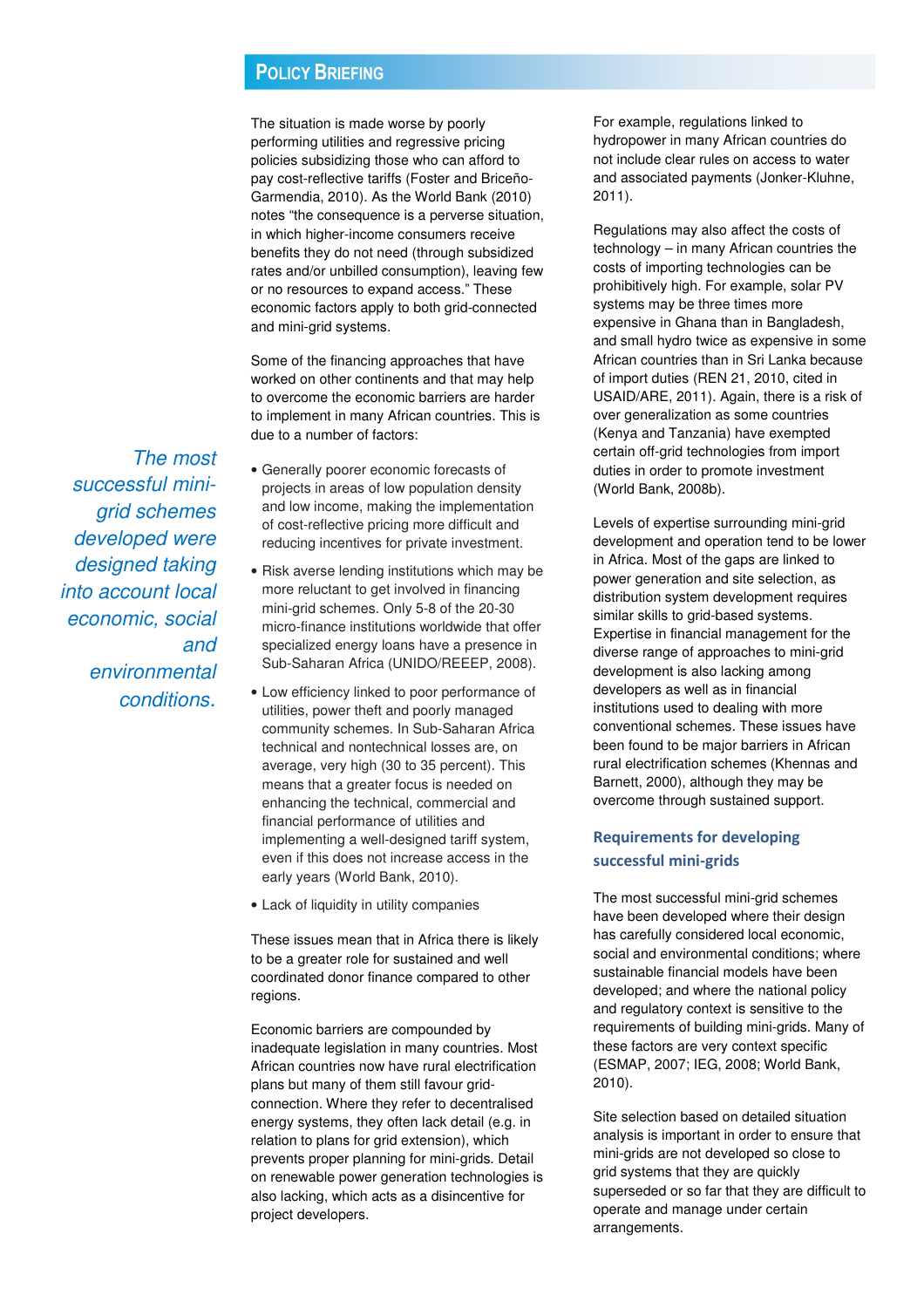Detailed site analysis also helps with appropriate technology selection that will give some estimate of projected output. For renewables this includes an understanding of hydrology, wind speeds and solar insolation, depending on the technology. For diesel generation, a clear understanding of current and future fuel availability and price at the location are important. Even where appropriate sites are identified, it is usually important to develop mini-grids alongside other initiatives that may help to increase demand and people's ability to pay (Kirubi et al., 2008). This can be achieved through approaches that either include such activities in their design or opportunistically take advantage of existing development programmes (de Gouvello, 2008).

Gaining a good understanding of demand through field studies and demand analysis is another pre-requisite for designing sustainable systems that are economically viable. For example, Kirubi et al. (2008) found in the case of a project in Kenya that for micro-grids with a load factor of 43% the level of external subsidy was at most 31% of operating costs, compared to subsidy levels of 60–80% for micro-grids with a load factor of 20–25%. However, future demand growth also needs to be kept in mind, for example through over-sizing some components. (USAID/ARE, 2011).

Schemes need to be supported by a range of local services to facilitate maintenance and sustain local expertise, and they have generally been more successful where these exist or are promoted through separate or linked development programmes. Training programmes need to be provided for key operational staff involved in maintenance. Increasing local understanding of the technical aspects of schemes, and the rules and regulations surrounding aspects such as fee payments, can help to reduce conflict and problems such as electricity theft. The presence of companies at the local level that can provide energy products, services, and replacement parts is also important for integrating mini-grids into a more sustainable local infrastructure (World Bank, 2008b).

It is also important to support institutions at the national level in order to increase awareness of mini-grid potential within government and legislative processes. For private sector led schemes, a well organized private sector can be important and strong industry associations can help contribute to this.

For example, in Mauritius, the involvement of the private-sector sugar industry in advocating for the continued support of a cogeneration program was found to be a key element of the programme's success (USAID/ARE, 2011).

In community schemes sufficient time is required during project design to establish clear governance structures and to build community trust. Extensive consultation with communities is required alongside the incorporation of existing local community structures into scheme management. In some cases, failing to include local leaders has been perceived as a threat to their position in the village, resulting in improper maintenance and even the disconnection of the system (USAID/ARE, 2011). Even well designed schemes need to include provisions for dealing with unforeseen risks, such as dispute resolution procedures and some form of independent monitoring (e.g. of payment systems) (World Bank, 2008a).

Securing sustainable financing is one of the main keys to success. Successful schemes have secured sufficient upfront funding to carry out detailed design and the construction of high quality infrastructure, and have developed financing models that at least cover operation and management costs over the project lifetime (usually 20-30 years). This can be a complex process and success is dependent on both the decisions of the operator and the external environment. For operators, key success factors in financial mechanisms include:

- Using cost-reflective pricing, based on realistic economic assessments linked to the business model (Kirubi et al., 2008). In private sector schemes, this means that tariffs are required that result in returns throughout the project lifetime. Tariffs spelled out in PPAs must be flexible, revisable, and take into account changes in the marginal cost of generation in order to reflect either estimated long-term or short-term avoided cost for the utility.
- Splitting responsibilities for the operation of schemes (e.g. generation, distribution and fee collection) between different actors has also been found to be effective in some schemes because it can increase ownership and enhance independence.
- Payment collection mechanisms need to be well designed, clearly defined, well publicized and with clear record keeping. Different collection mechanisms can be used (e.g. metering; pre-agreed payments etc.) each with advantages and disadvantages.

**Securing** sustainable financing is one of the main keys to success.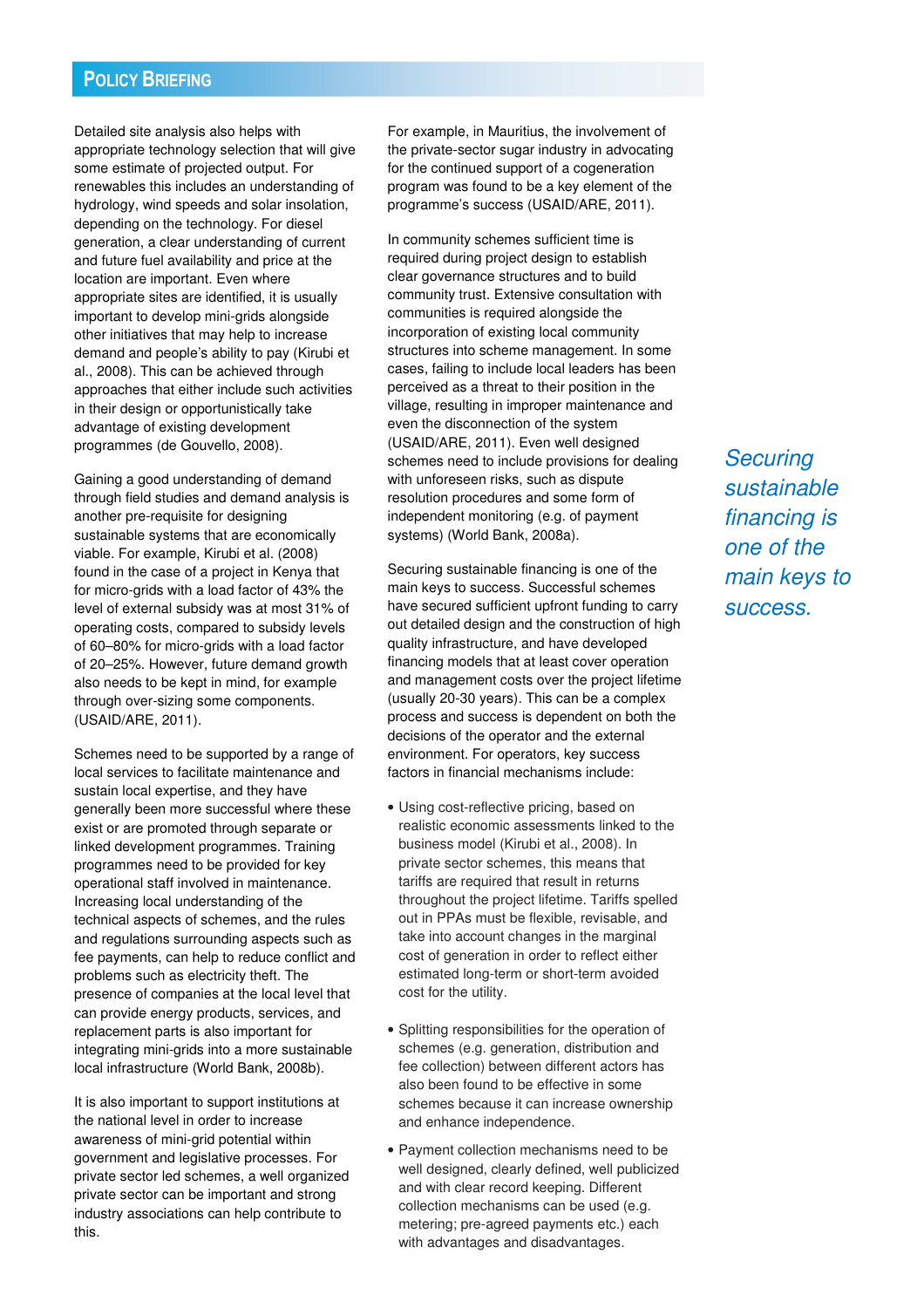#### Box 2: Private finance for mini-grids

In Nepal, mini-grid development linked to small hydro schemes has been relatively successful and rural entrepreneurs have driven it. This has been attributed to (Martinot et al., 2002):

- The availability of credit from a publicsector agricultural development bank.
- Simplified licensing procedures to reduce transaction costs.
- Unrestricted power tariffs, private financing from commercial banks.
- Capital cost subsidies from the government.
- Technical assistance by bilateral donors and NGOs leading to technology development and manufacturing within Nepal's industrial base.

Another example of private sector based mini-grids is in the Philippines (USAID/ARE, 2011), where distribution utilities and electricity cooperatives have been required to outsource power generation – a service which is being provided by private companies (the National Power Corporation Small Power Utilities Group NPC SPG programme). The project has made an effort to promote off-grid islands in the Philippines as a new business opportunity.

A competitive bidding process for 15 year concessions is used to select the lowest cost generation options. Two subsidies have been created – one linked to generation and the other an output based aid subsidy covering the difference between generation costs and prices paid by the end users. Both of these have been designed to be phased out over time. The scheme has resulted in reduced prices and lower subsidy requirements compared to previous schemes.

Factors in the success of the scheme include technological neutrality in order to increase flexibility for private companies; a financial structure that serves consumers as well as the needs of private providers; and extensive education and communication programmes. While the scheme appears to have been successful, it is relatively young and therefore difficult to establish whether it will be sustainable in the long term.

For policy makers, legislators, donors and other actors influencing the external financing environment, some of the key factors for success include:

- Supporting local financial institutions. This may be achieved through approaches to reducing perceived risks of lenders, such as credit enhancement through partial risk guarantees provided by donors (World Bank, 2008b) or supporting partnerships between financial institutions and energy companies (Winiecki et al., 2008). Providing training to local financial institutions in order to increase their understanding of projects is also important.
- Government or donor led initiatives to incentivize private sector participation while limiting market distortions. These may include output-based aid subsidies, advanced market commitments and longterm concessions. Contractual length also needs to be considered - licenses given by governments that are too short risk disincentivising private investment because they do not allow sufficient cost recovery.
- Where subsidies are provided, schemes need to include provisions for dealing with their phase out. Subsidies ideally need to be designed to support market development, rather than hardware, and to subsidise access (e.g. upfront connection fees for consumers) rather than operating costs (ESMAP, 2000).
- Reducing transaction costs, for example through the standardization of administrative procedures needed for establishing tariffs, or the legal procedures for approval of schemes (Gboney, 2009; World Bank, 2008a).

**Successful** schemes have secured sufficient upfront funding to carry out detailed design and the construction of high quality infrastructure.